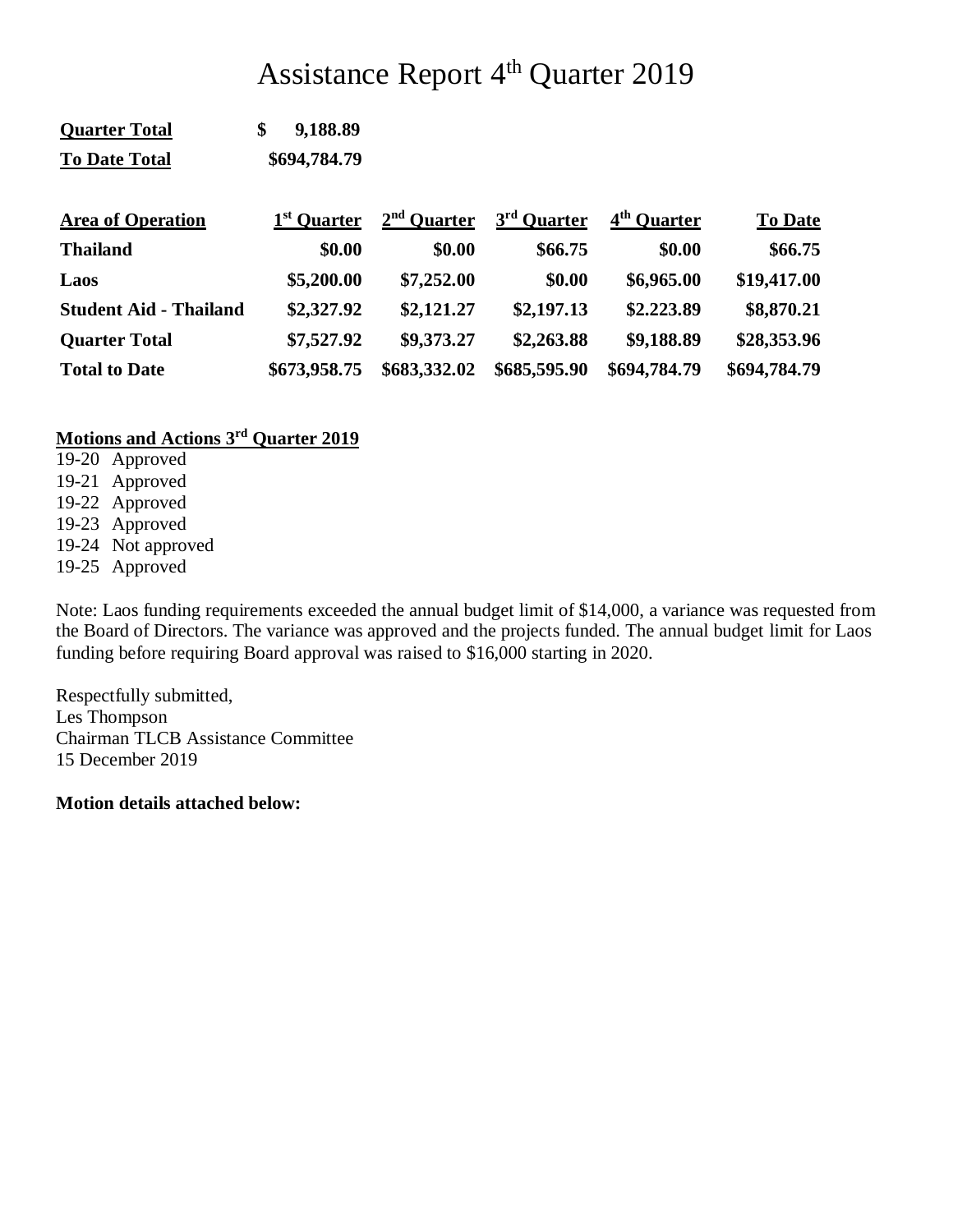Motion 19-20 Student Assistance Program - October Estimated Amount  $= $720.00$ Actual Amount  $= $739.47$ 

For Satawat Sri-in, I make the following motion: Move that 22,000 baht be approved for our continuing student assistance for October 2019.

College/University Students @ 2,000thb/month

1) Juthathip Siriwong 4th Year English Teaching 2) Wipada Phetsuwan 4th Year Sakon Nakhon Rajabhat U (Sakon Nakhon) 3) Nutchanat Niwongsa 4th Year NPU 4) Nantawee Chanapoch 4th Year NPU 5) Natsupha Pholman 4th Year Burapha University - Chonburi 6) Darart Promarrak 3rd Year MCU 7) Thamonwan Thungnathad 3rd Year NPU 8) Nittaya Manasen 3rd Year NPU 9) Matchima Khanda 2nd Year Sakon Nakhon Rajabhat U (Mathmatics Teaching) 10) Achiraya Thiauthit 1st Year NPU 11) Sawini Manaonok 1st Year UBU

Total: 22,000thb

Exchange Rate on 24 September 2019 is 30.6THB per 1USD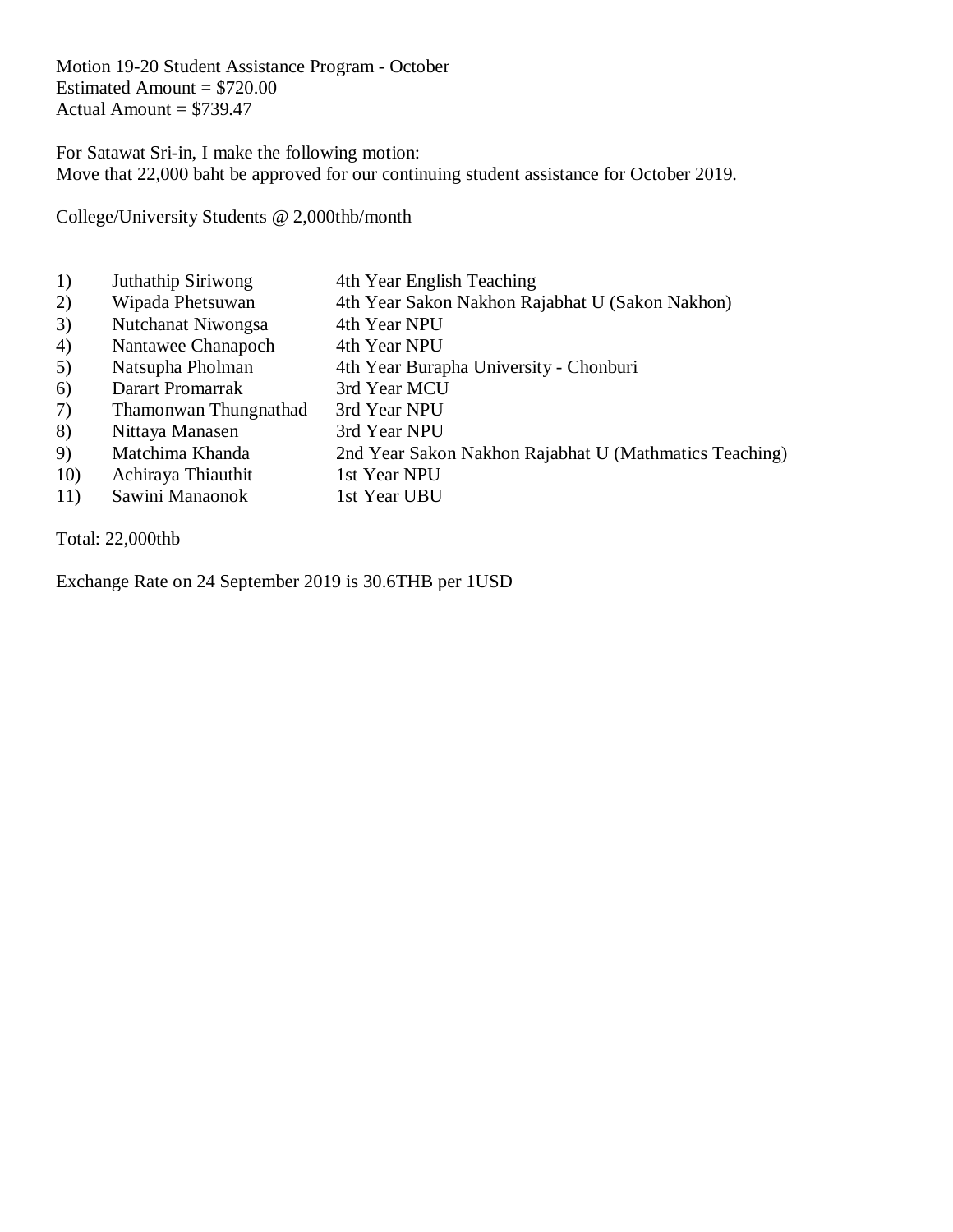#### **Motion 19-21 Laos Quality of Life Program Ban Soum Maen Lower Secondary School, Kham District, Xieng Khouang, Laos**

| <b>Estimated Amount =</b> | ~1.974                                  |  |
|---------------------------|-----------------------------------------|--|
| Actual Amount $=$         | \$4.947                                 |  |
| 2019 Budget Current       | $$1,648 - $4,974 = - $3,326$ remaining. |  |

**PROPOSED**: That the TLCB grant ~\$4,974 to buy tin and nails, cement, gravel, sand, rebar wire, and transport for repair of old and dilapidated buildings of Ban Soum Maen Lower Secondary School, Kham District, Xieng Khouang Province, Laos.

**BACKGROUND**: In a letter dated 30 September 2019, and signed by the Principal of the school, the village headman, and the chief of the Kham District Education office, the Xieng Khouang Provincial Office of Education and Sports provided the following information:

The Ban Soum Maen Lower High School is having great difficulty in raising funds to repair its old and dilapidated buildings.

The Ban Soum Maen Lower High school is located in a remote, mountainous area some 130 km northeast of Phonsavan city via Route 6 on the Xieng Khouang-Houa Phan road near the Nam Neun River. The school, built in 2001 of semipermanent construction by the villagers themselves measures 8 x 38 m. The community cut forest trees for the lumber needed for school construction. Tin roofing came from the Government, but cement floors have yet to be laid.

The school needs replacement roofing tin and cement for floors in two buildings:

- 1. The classroom building which measures 8 x 36 m.
- 2. The student dormitory which measures 7 x 32 m.

Labor will be the responsibility of the villagers.

Now the tin roofing has rusted out and leaks in the rains.

In the dry season, the classrooms are full of dust as are the student dorm rooms.

The villagers have difficulty raising funds to buy roofing sheets: support for the school comes from four villages inhabited 95 % by ethnic Hmong and one village by ethnic Phong. Agriculture consists of upland, rain-fed farming with very little income from meager harvests. Homes are built on hillsides or in creek valleys. Support of livelihoods is difficult. Many families are unable to contribute to funds for helping repair and maintain the school and dorm.

Thus the school and villagers have conveyed their letter to the Provincial Education and Sports Office. They ask for help in submitting a request to the President of the Thailand-Laos-Cambodia Friendship Brotherhood to help with funding for re-roofing the classroom building and the dorm building, and funds for cement for floors in classrooms and in the dorm building so that these can continue to be used as intended.

At present, the school has 10 teachers of whom three are women, with 135 students of whom 37 are girls. Both teachers and students live at the dorm with a total of 62 people of whom 17 are women. The school serves 5 villages.

They are hopeful that the president of the Thailand-Laos-Cambodia Friendship Brotherhood will be able to assist in solving these problems if possible.

The labor needed will be the responsibility of the villagers.

They are grateful for any assistance that TLCB can provide.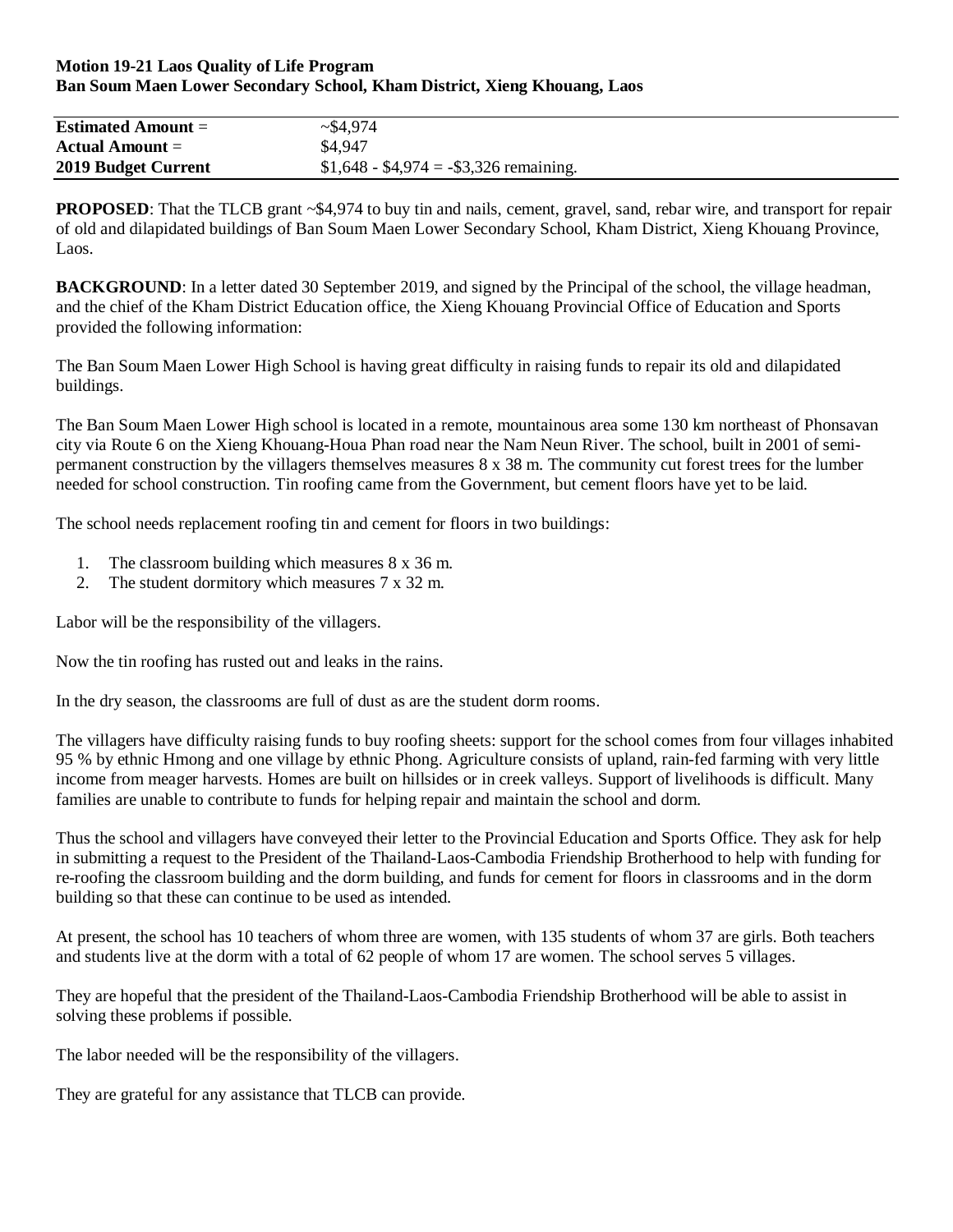## **Motion 19-21 Continued.**

| No.            | <b>Item</b>                | Qty.             | Cost / Pce. | <b>Total</b>   |
|----------------|----------------------------|------------------|-------------|----------------|
| 1              | Tin for Class bldg.        | 360 sheets       | 36,000      | 12,960,000     |
| $\overline{2}$ | Roofing nails              | 75 packs         | 8,000       | 600,000        |
| 3              | Tin for Dorm bldg.         | 324 sheets       | 36,000      | 11,664,000     |
| 4              | Roofing nails              | 60 packs         | 8,000       | 480,000        |
| 5              | Cement for Class bldg.     | 6 ton            | 800,000     | 4,800,000      |
| 6              | Cement for Dorm bldg.      | 4 ton            | 800,000     | 3,200,000      |
| 7              | Sand for Class floors      | $50 \text{ m}^3$ | 50,000      | 2,500,000      |
| 8              | Gravel 3-4 for floors      | $40 \text{ m}^3$ | 50,000      | 2,000,000      |
| 9              | Sand for Dorm floors       | $40 \text{ m}^3$ | 50,000      | 2,000,000      |
| 10             | Gravel 3-4 for floors      | $40 \text{ m}^3$ | 50,000      | 2,000,000      |
| 11             | Rebar Wire for floors      | 10 kg.           | 12,000      | 120,000        |
| 12             | Transport for tin & cement | $1$ trip         | 1,500,000   | 1,500,000      |
| 13             | Community labor            |                  |             |                |
|                | Total:                     |                  |             | 43,824,000 Kip |

# **Bill of Materials**

**RECOMMENDATION**: That the ~\$4,974 requested be approved. (The BCEL EFT Exchange buying rate for USD on 8 October 2019 was 8,810 kip/dollar.)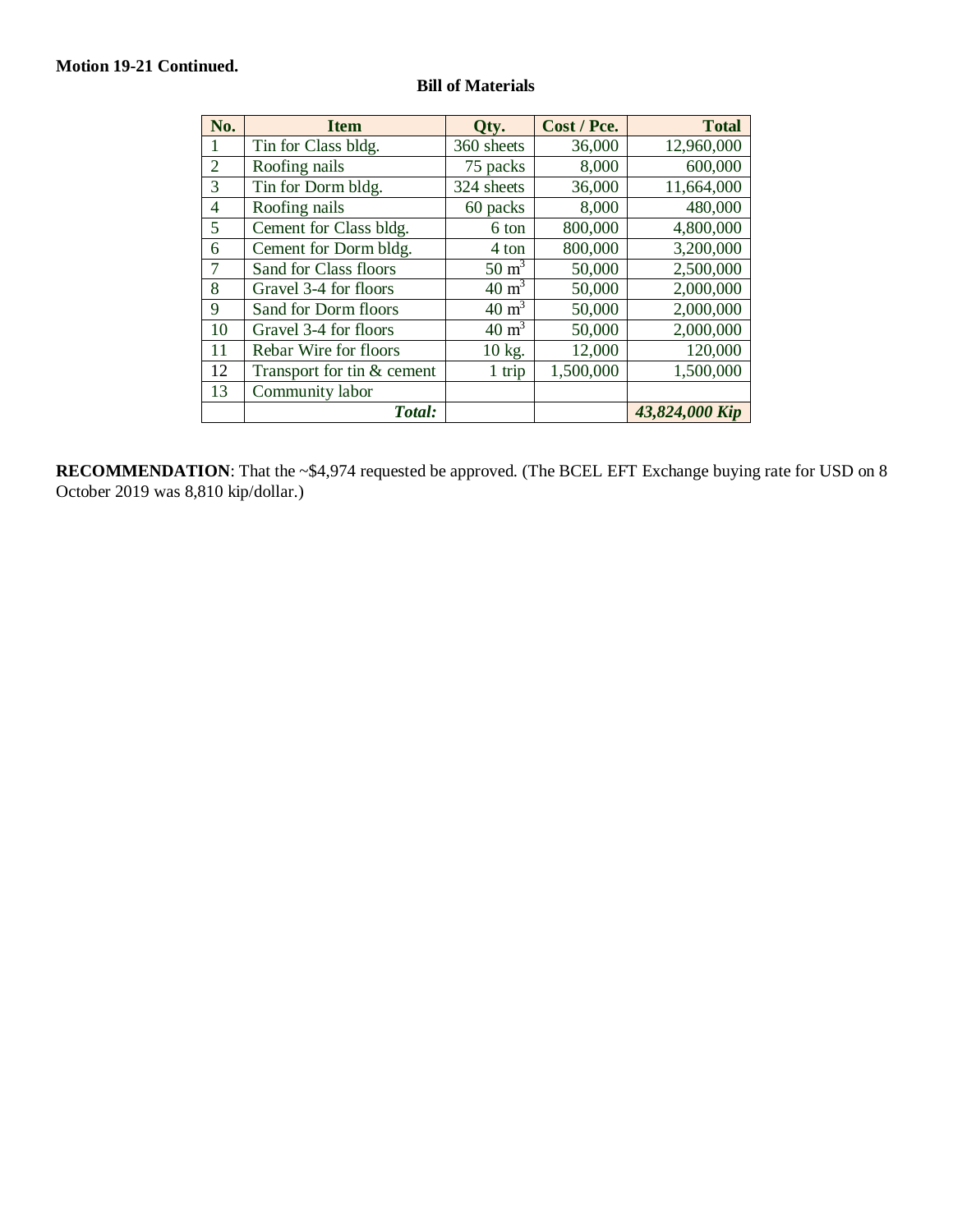### **Motion 19-22 Laos Quality of Life Program Sy Vieng Kham Primary School, Khoun District, Xieng Khouang, Laos**

| <b>Estimated Amount =</b> | $\sim 2.029$                                       |  |
|---------------------------|----------------------------------------------------|--|
| Actual Amount $=$         | \$2,018                                            |  |
| 2019 Budget Current       | $\$$ -3,326 - $\$$ 2,029 = - $\$$ 5,355 remaining. |  |

**PROPOSED**: That the TLCB grant ~\$2,029 to buy tin and nails, and pay for transport to repair the old and dilapidated school building of Sy Vieng Kham Primary School, Khoun District, Xieng Khouang Province, Laos.

**BACKGROUND**: In a letter dated 2 October 2019, and signed by the Principal of the school, the village headman, and the chief of the Khoun District Education office, the Xieng Khouang Provincial Office of Education and Sports provided the following information:

The Ban Sy Vieng Kham Primary School is a remote school located on the Phonsavan-New Muang Mok road some 85 km from the Phonsavan District center.

The school, measuring 8 x 42 m., was built in 1987 using semi-permanent construction of concrete and rebar. The roof was severely damaged by a big storm that tore the tin sheets off. The villagers saved some and nailed them back on the roof. They collected money to buy more tin sheets.

The village is requesting funding to buy tin to re-roof the building. The villagers will provide all the labor required. It is very difficult for the villagers to raise more money or request labor for the new roofing as they are already involved in going to cut and saw trees for lumber and obtain materials to help build another smaller village school nearby.

The school and village leaders of Sy Vieng Kham, Muang Khoun have asked the Province Education Office to forward their request for funding to the President of the Thai-Lao-Cambodia Friendship Brotherhood to buy tin sheets for reroofing the school.

At this time, the school has seven teachers of whom four are women and 107 students of whom 44 are girls. The school serves three villages with 178 families of whom 26 are Hmong. All in all, the population is 905 people.

They hope that the President of the Thai-Lao-Cambodia Friendship Brotherhood will have a way to help the community, no matter how long it might take.

The villagers will be responsible for the labor required.

They are grateful for any help that could be provided.

### **Bill of Materials**

| No.            | <b>Item</b>       | Qty.       | Cost / piece | <b>Total</b>   |
|----------------|-------------------|------------|--------------|----------------|
|                | <b>Tin Sheets</b> | 448 sheets | 36,000       | 16,128,000     |
| $\overline{2}$ | Roofing nails     | 106 packs  | 8,000        | 848,000        |
| 3              | Transport         | 448 sheets | 2,000        | 896,000        |
|                | Village labor     | --         | --           | --             |
|                | <b>Total</b>      |            |              | 17,872,000 Kip |

**RECOMMENDATION:** That the ~\$2,029 requested be approved. (the BCEL EFT Exchange buying rate for USD on 8 October 2019 was 8,810 kip/dollar.)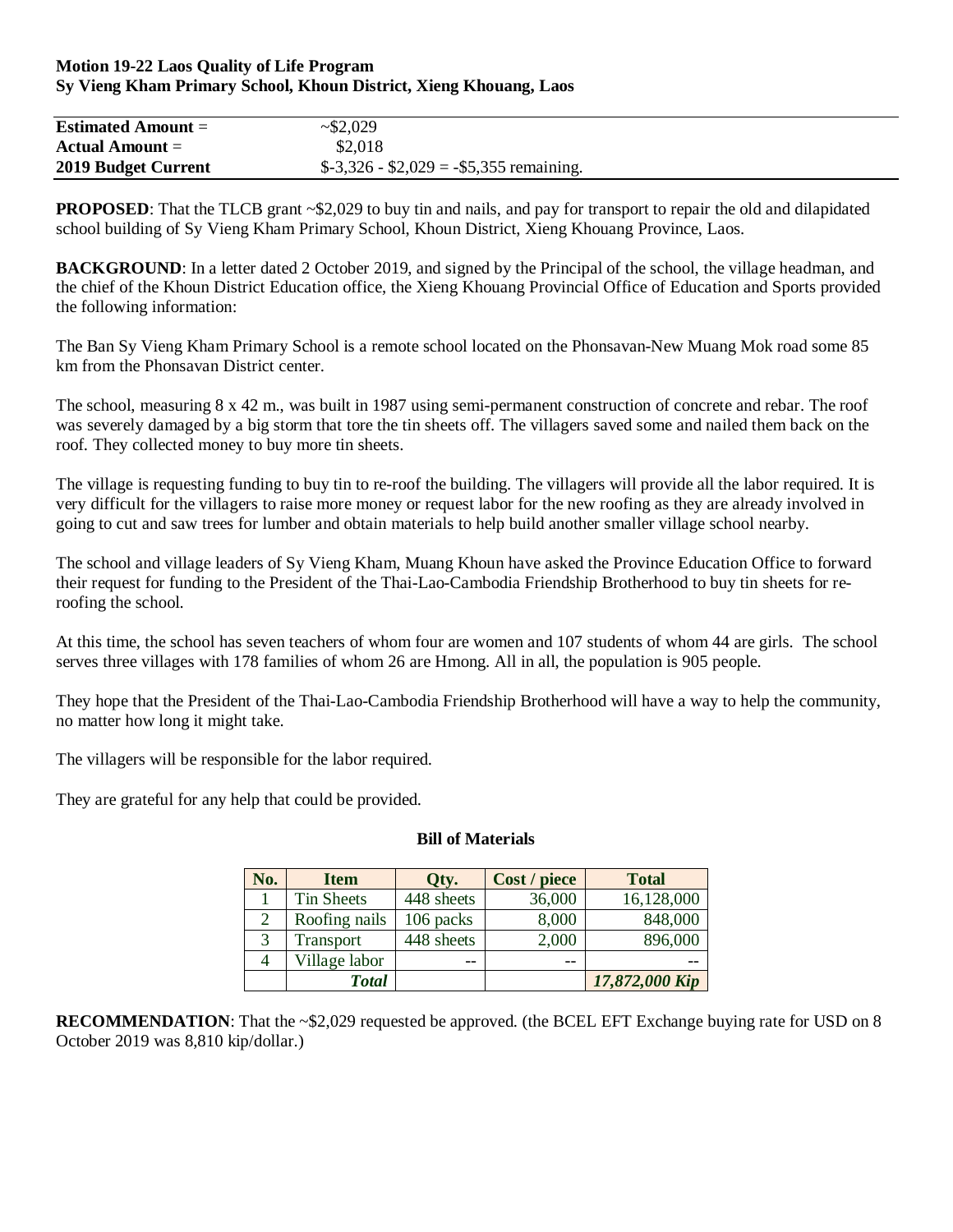Motion 19-23 Student Assistance Program - November Estimated Amount  $= $730.00$ Actual Amount  $= $741.82$ 

For Satawat Sri-in, I make the following motion: Move that 22,000 baht be approved for our continuing student assistance for November 2019.

College/University Students @ 2,000thb/month

- 1) Juthathip Siriwong 4th Year English Teaching
- 2) Wipada Phetsuwan 4th Year Sakon Nakhon Rajabhat U (Sakon Nakhon)
- 3) Nutchanat Niwongsa 4th Year NPU
- 4) Nantawee Chanapoch 4th Year NPU
- 5) Natsupha Pholman 4th Year Burapha University Chonburi<br>6) Darart Promarrak 3rd Year MCU
- 
- 6) Darart Promarrak 3rd Year MCU<br>7) Thamonwan Thungnathad 3rd Year NPU 7) Thamonwan Thungnathad
- 8) Nittaya Manasen 3rd Year NPU
- 9) Matchima Khanda 2nd Year Sakon Nakhon Rajabhat U (Mathmatics Teaching)
- 10) Achiraya Thiauthit 1st Year NPU
- 11) Sawini Manaonok 1st Year UBU

Total: 22,000thb

Exchange Rate on 28 October 2019 is 30.2THB per 1USD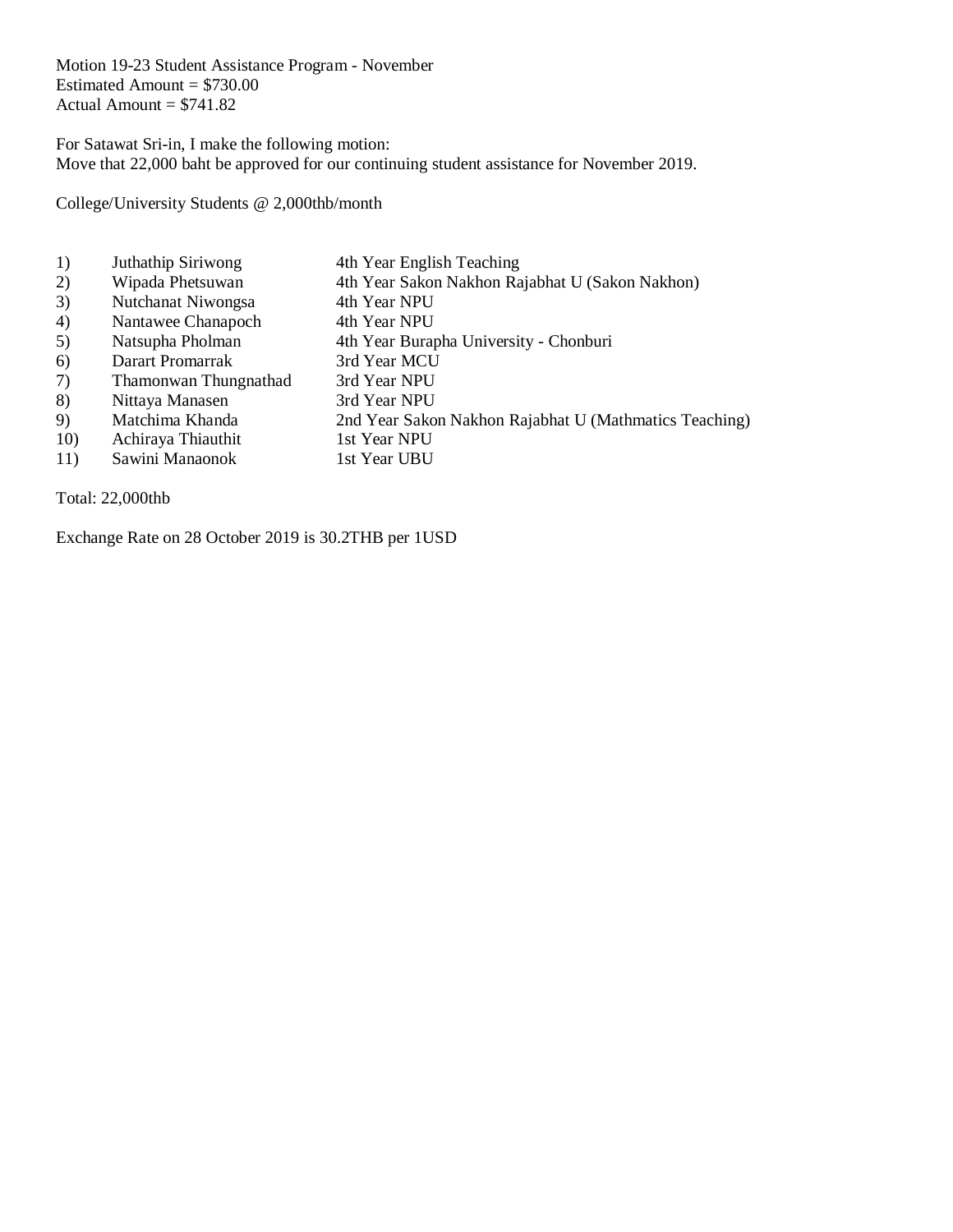Motion 19-24 Thailand Quality of Life Estimated Amount  $= $9,505.00$ Actual Amount = Did Not Pass

Proposed by Mike Cosenza, he has worked with Assistance on an earlier project in the Udorn area.

I and several other retired Americans have been volunteering our time to help Thai English teachers teach English in some rural schools around Udon Thani. This is a monumental task in itself and an uphill battle to say the least. We interact with students in the 1st through the 9th grade in hopes of developing their interest in school work and especially learning English.

The current school we're involved with has a proactive Director trying desperately to improve the school. The former Director was just the opposite. He was more into sitting back and lacked any interest in the school or it's pupils.

I think buying or at least helping to buy the band equipment will be a plus and boost the morale of the students and teachers. The typical class size of 40+ students really pushes the limits/abilities of the teachers to get much across to the students.

My plan is to dedicate this in Mac's name. I already have a TLCB banner. All I need to do is add a photo of Mac to it.

I would appreciate any assistance you may be able to provide as I view this as a worthwhile project.

I will provide a full accounting of all purchases I make in support of this project.

Best Regards Michael Cosenza Udon Thani TLCB - 00354

Project: Establishment of Marching Band, Anuban Banpia Mitapap The l38School, Kut Chap District, Udon Thani Province

School Contact: Mr. Bunthom Keawarsa, School Director of Anuban Banpia Mitapap The 138 School

Purchase of instruments per provided list. Estimated cost 283,650 THB/9,505 USD.

- 1. Drum, 16 inch, quantity 1 ea. price 10,800 Baht.
- 2. Drum, 18 inch, quantity 1 ea. price 11.400 Baht.
- 3. Drum, 20 inch, quantity 1 ea. price 12,300 Baht.
- 4. Drum. 22 inch, quantity 1 ea. price 12.750 Baht.
- 5. Cymbal, 16 inch, quantity 1 ea. pnce 9.000 Baht.
- 6. Trumpet, Yamaha, quantity 2 ea. price 56.000 Baht.
- 7. Trumpet, Simphonia, quantity 6 ea. price 59.400 Baht.
- 8. Drum, Snare, quantity 3 ea. price of 75.000 Baht.
- 9. Drum Stick, quantity 10 ea. pnce 4,000 Baht.
- 10. Machine Care, quantity 6 ea. price 3.000 Baht.
- 11. Euphonium, quantity of 2 ea. price 30,000 Baht.

Exchange Rate on 20 November 2019 is 30.2THB per 1USD